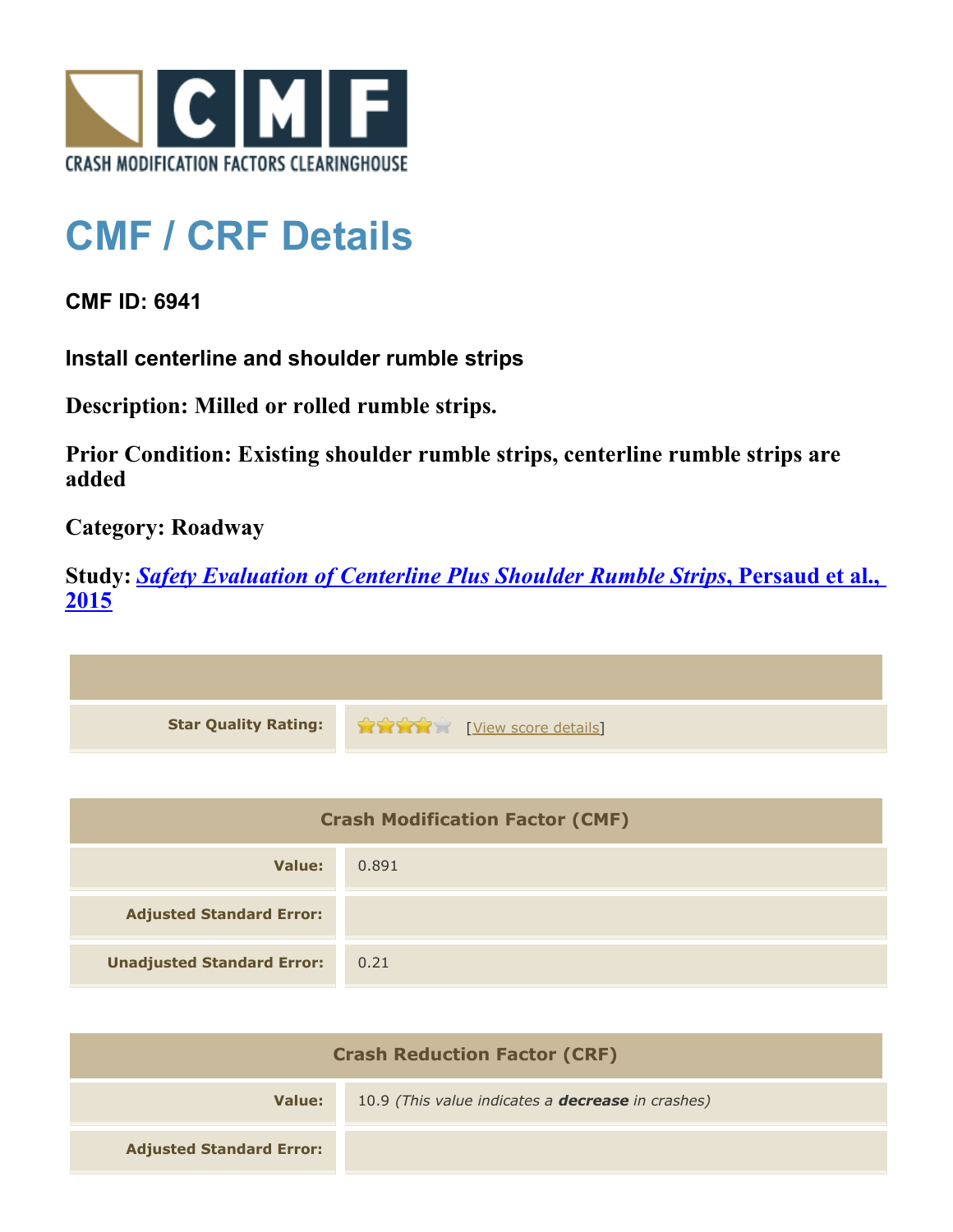| <b>Applicability</b>       |                                                   |
|----------------------------|---------------------------------------------------|
| <b>Crash Type:</b>         | Sideswipe                                         |
| <b>Crash Severity:</b>     | All                                               |
| <b>Roadway Types:</b>      | Not specified                                     |
| <b>Number of Lanes:</b>    | $\overline{2}$                                    |
| <b>Road Division Type:</b> | Undivided                                         |
| <b>Speed Limit:</b>        |                                                   |
| <b>Area Type:</b>          | Rural                                             |
| <b>Traffic Volume:</b>     | 1282 to 20433 Annual Average Daily Traffic (AADT) |
| <b>Time of Day:</b>        | All                                               |

## *If countermeasure is intersection-based*

| <b>Intersection Type:</b>         |  |
|-----------------------------------|--|
| <b>Intersection Geometry:</b>     |  |
| <b>Traffic Control:</b>           |  |
| <b>Major Road Traffic Volume:</b> |  |
| <b>Minor Road Traffic Volume:</b> |  |

| <b>Development Details</b>      |    |
|---------------------------------|----|
| <b>Date Range of Data Used:</b> |    |
| <b>Municipality:</b>            |    |
| State:                          | KY |